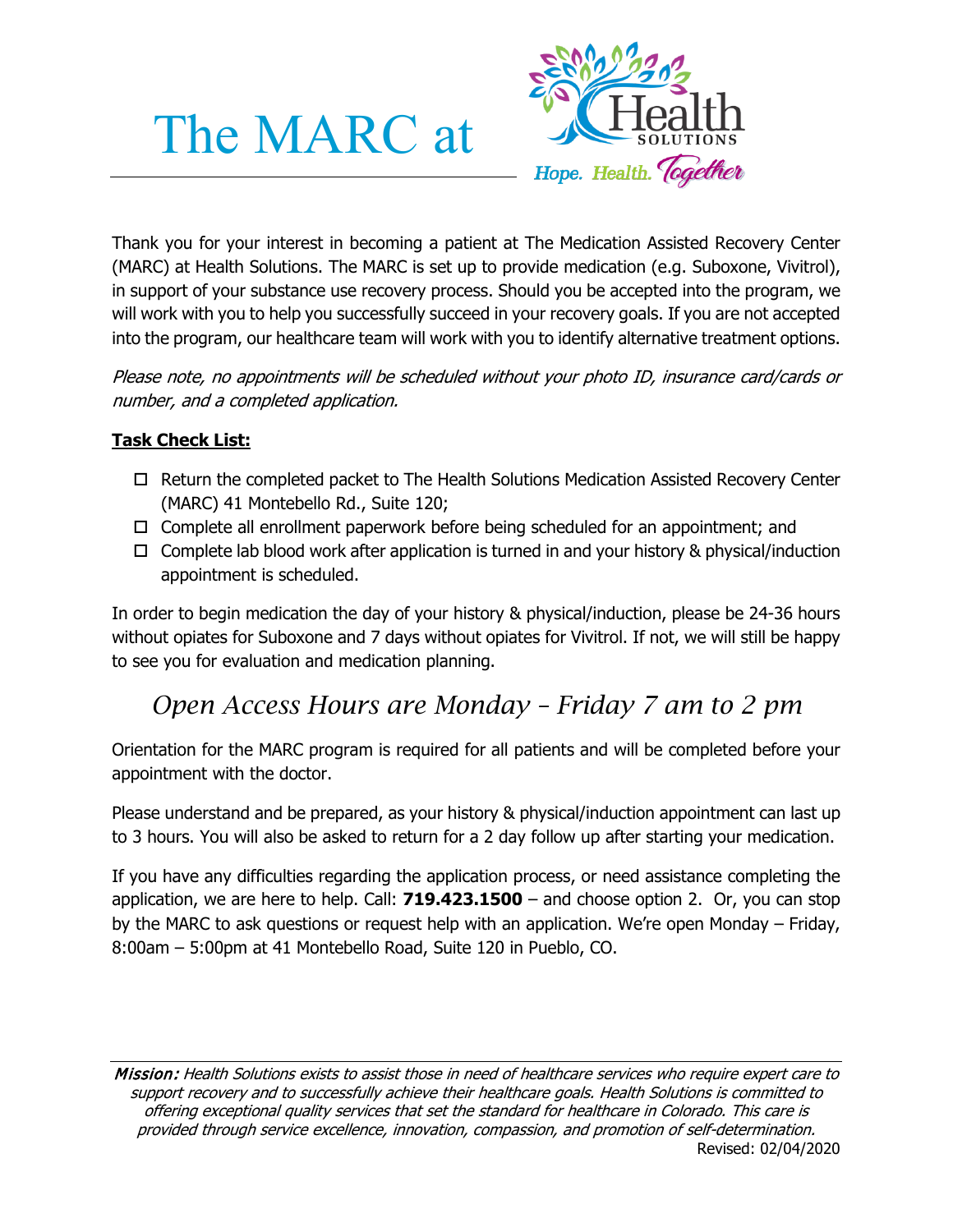

### **MARC PATIENT APPLICATION**

| <b>Insurance Information:</b>                                                                 |                                                        |           |
|-----------------------------------------------------------------------------------------------|--------------------------------------------------------|-----------|
| Medicare<br>Self Pay Medicaid Member #: 1990 Member #: 2000<br>Insurance:                     |                                                        |           |
|                                                                                               |                                                        |           |
| <b>Medical History:</b>                                                                       |                                                        |           |
| Who is your current Primary Care Provider?                                                    | $\Box$ I do not currently have a Primary Care Provider |           |
|                                                                                               |                                                        |           |
| Are you currently pregnant? Yes No Any current prescription medications?                      | Yes                                                    | No        |
| List all current Prescription Medications you presently use, the amount, and how often:       |                                                        |           |
| <b>Medication Name</b>                                                                        | Amount/Dose                                            | How Often |
|                                                                                               |                                                        |           |
| Please note, Benzodiazepine use is not allowed while in the MARC program.                     |                                                        |           |
|                                                                                               |                                                        |           |
| Methadone<br>Are you interested in Suboxone or Vivitrol treatment?<br>Suboxone<br>Vivitrol    |                                                        |           |
| Are you currently taking Suboxone? Yes No                                                     |                                                        |           |
| If yes, please list the doctor currently prescribing it and how long you have been taking it: |                                                        |           |
| Are you currently employed? Yes<br>No                                                         |                                                        |           |
| Who referred you to the program/How did you hear about us: ______________________             |                                                        |           |
| <b>Substance Use History:</b>                                                                 |                                                        |           |
| List all the street drugs you presently use, the amount, and how often:                       |                                                        |           |
| <b>Drugs</b>                                                                                  | Amount                                                 | How Often |
|                                                                                               |                                                        |           |
|                                                                                               |                                                        |           |
| Are you currently enrolled in residential treatment? Yes No If yes where and for how long?    |                                                        |           |
| Are you currently on probation or parole? No<br>Yes                                           |                                                        |           |

 $\_$  , and the set of the set of the set of the set of the set of the set of the set of the set of the set of the set of the set of the set of the set of the set of the set of the set of the set of the set of the set of th